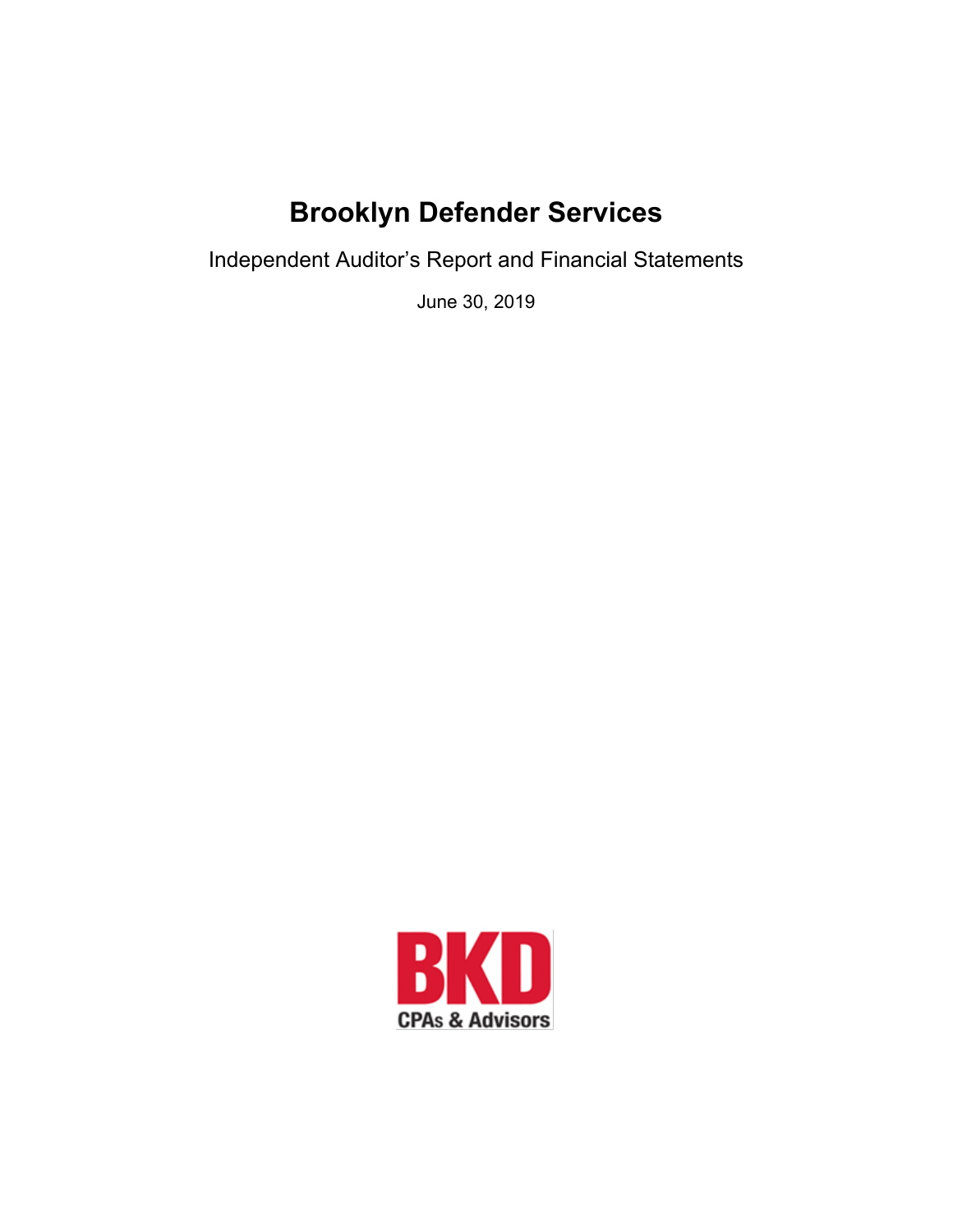# **Brooklyn Defender Services**

June 30, 2019

### **Contents**

| <b>Financial Statements</b> |  |
|-----------------------------|--|
|                             |  |
|                             |  |
|                             |  |
|                             |  |
|                             |  |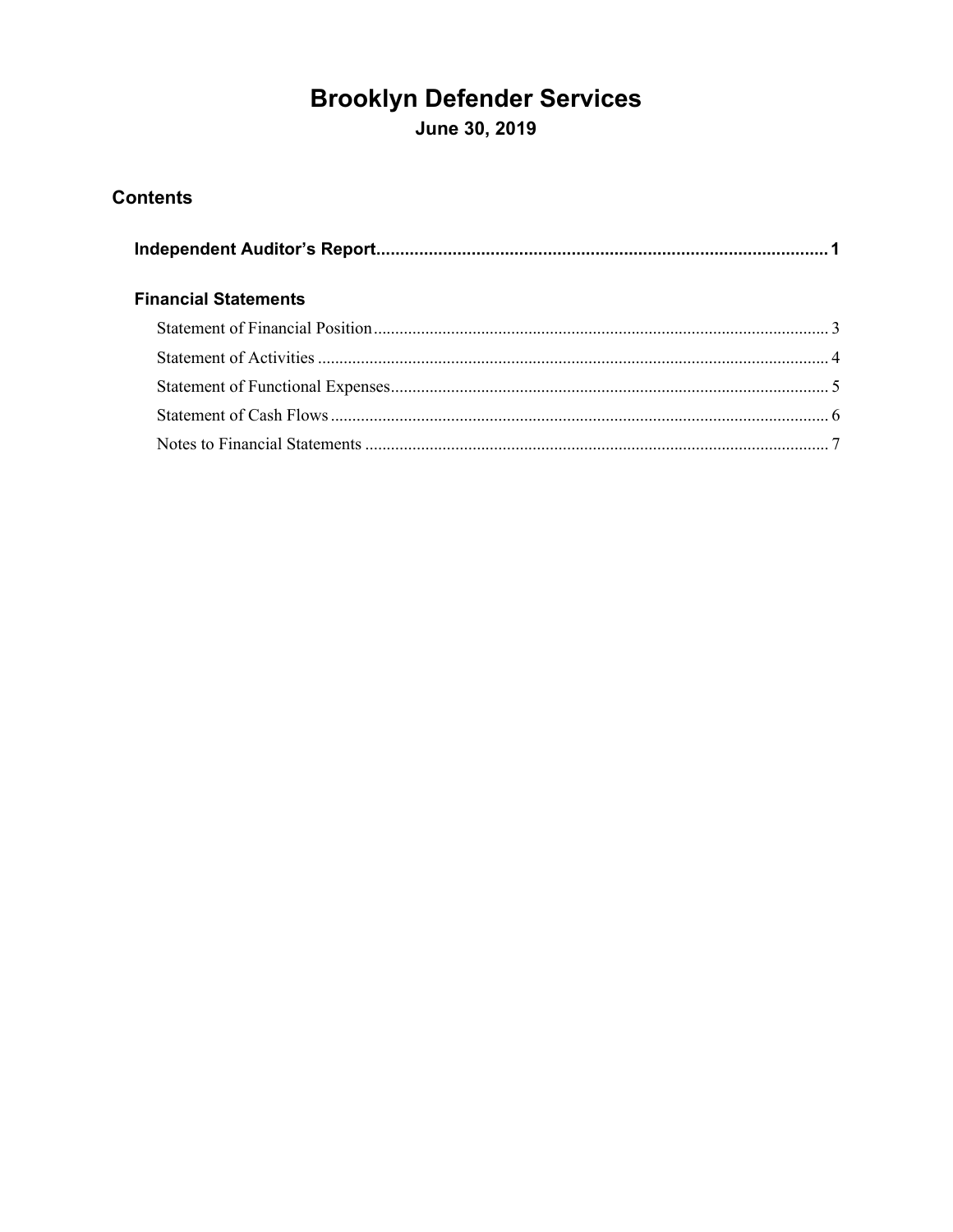

#### **Independent Auditor's Report**

Board of Directors Brooklyn Defender Services Brooklyn, New York

We have audited the accompanying financial statements of Brooklyn Defender Services., which comprise the statement of financial position as of June 30, 2019, and the related statements of activities, functional expenses and cash flows for the year then ended, and the related notes to the financial statements.

#### *Management's Responsibility for the Financial Statements*

Management is responsible for the preparation and fair presentation of these financial statements in accordance with accounting principles generally accepted in the United States of America; this includes the design, implementation and maintenance of internal control relevant to the preparation and fair presentation of financial statements that are free from material misstatement, whether due to fraud or error.

#### *Auditor's Responsibility*

Our responsibility is to express an opinion on these financial statements based on our audit. We conducted our audit in accordance with auditing standards generally accepted in the United States of America. Those standards require that we plan and perform the audit to obtain reasonable assurance about whether the financial statements are free from material misstatement.

An audit involves performing procedures to obtain audit evidence about the amounts and disclosures in the financial statements. The procedures selected depend on the auditor's judgment, including the assessment of the risks of material misstatement of the financial statements, whether due to fraud or error. In making those risk assessments, the auditor considers internal control relevant to the entity's preparation and fair presentation of the financial statements in order to design audit procedures that are appropriate in the circumstances, but not for the purpose of expressing an opinion on the effectiveness of the entity's internal control. Accordingly, we express no such opinion. An audit also includes evaluating the appropriateness of accounting policies used and the reasonableness of significant accounting estimates made by management, as well as evaluating the overall presentation of the financial statements.

We believe that the audit evidence we have obtained is sufficient and appropriate to provide a basis for our audit opinion.

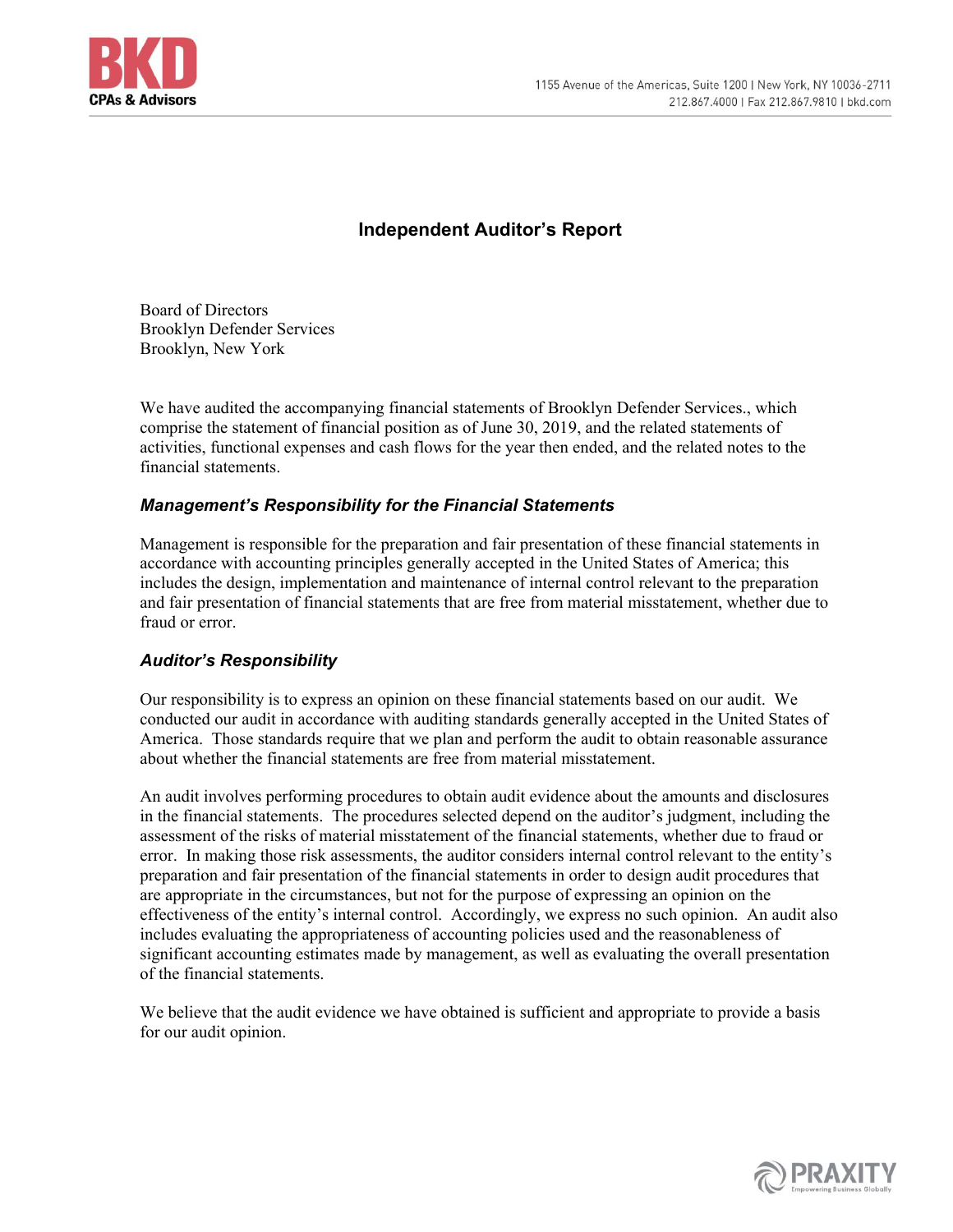Board of Directors Brooklyn Defender Services Page 2

#### *Opinion*

In our opinion, the financial statements referred to above present fairly, in all material respects, the financial position of Brooklyn Defender Services as of June 30, 2019, and the changes in its net assets and its cash flows for the year then ended in accordance with accounting principles generally accepted in the United States of America.

#### *Emphasis of Matters*

As described in *Note 1* to the financial statements, in 2019 Brooklyn Defender Services adopted ASU 2016-14, *Not-for-Profit Entities* (Topic 958): *Presentation of Financial Statements of Not-for-Profit Entities*. Our opinion is not modified with respect to these matters.

**BKD,LLP** 

New York, New York March 10, 2020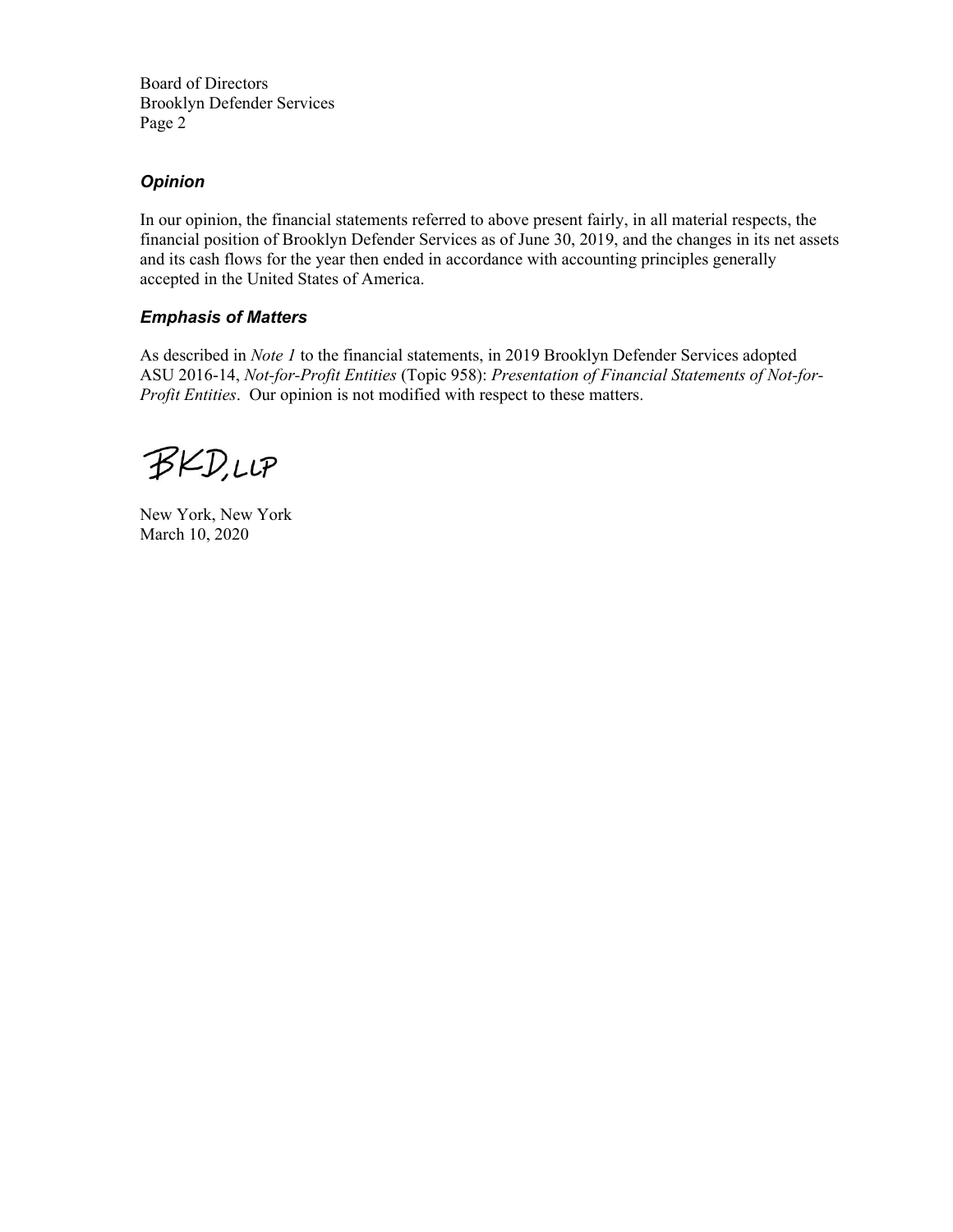## **Brooklyn Defender Services Statement of Financial Position June 30, 2019**

#### **Assets**

| Cash                                     | \$ | 671,271    |
|------------------------------------------|----|------------|
| Government contracts receivable, current |    | 9,829,253  |
| Prepaid expenses and security deposits   |    | 921,787    |
| Property and equipment, net              |    | 1,321,768  |
|                                          |    |            |
| <b>Total assets</b>                      | -S | 12,744,079 |
|                                          |    |            |
| <b>Liabilities and Net Assets</b>        |    |            |
| <b>Liabilities</b>                       |    |            |
| Accounts payable and accrued expenses    | \$ | 2,175,909  |
| Accrued vacations payable                |    | 1,286,409  |
| Line of credit                           |    | 2,500,000  |
| Deferred rent                            |    | 2,380,303  |
| Deferred revenue                         |    | 415,889    |
| <b>Total liabilities</b>                 |    | 8,758,510  |
| <b>Net Assets</b>                        |    |            |
|                                          |    |            |
| Without donor restrictions               |    | 3,413,580  |
| With donor restrictions                  |    | 571,989    |
| Total net assets                         |    | 3,985,569  |
| Total liabilities and net assets         | S  | 12,744,079 |
|                                          |    |            |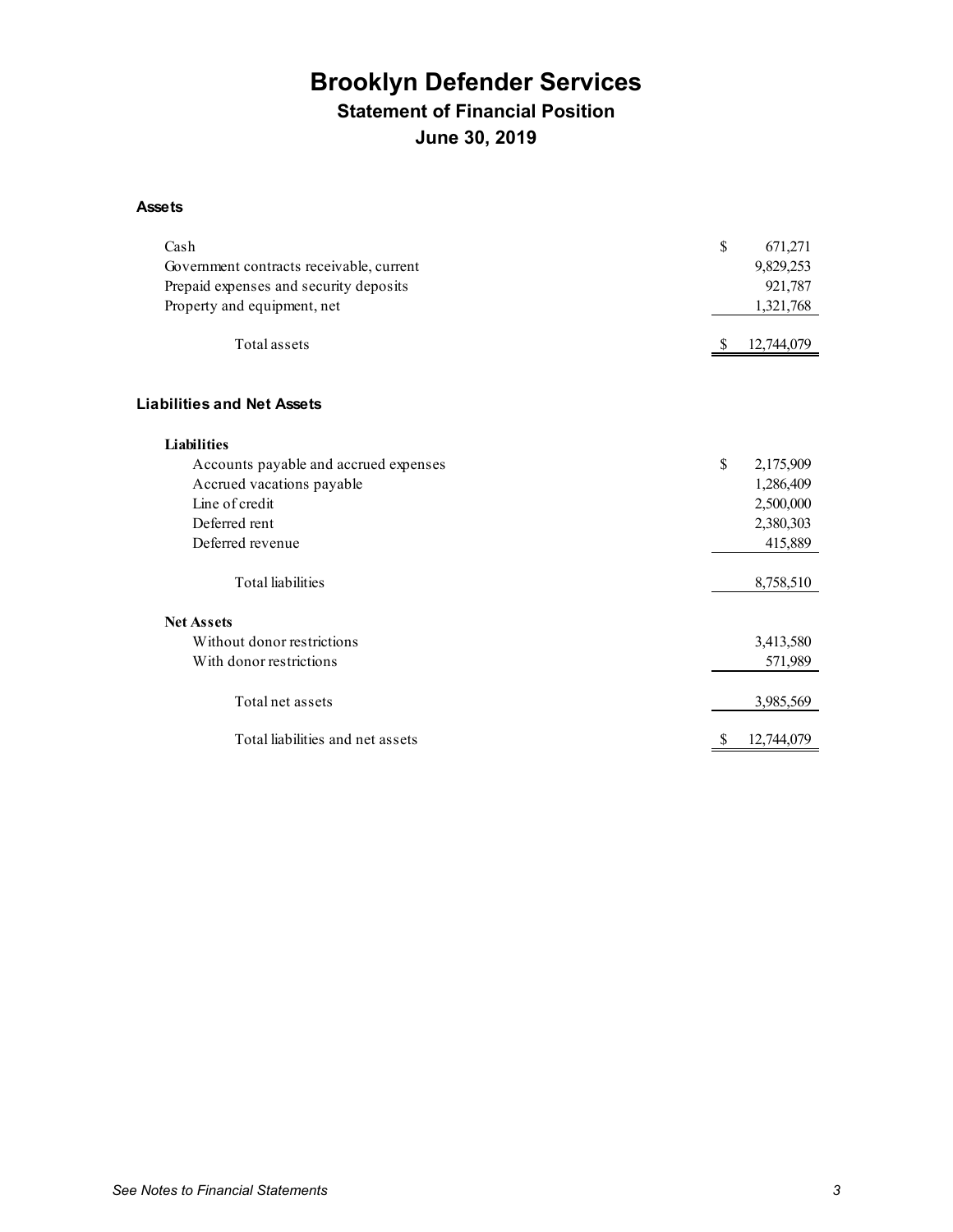## **Brooklyn Defender Services Statement of Activities Year Ended June 30, 2019**

|                                      |               |           |    | Without             |                     |    |              |
|--------------------------------------|---------------|-----------|----|---------------------|---------------------|----|--------------|
|                                      |               |           |    | <b>Donor</b>        | <b>With Donor</b>   |    |              |
|                                      |               |           |    | <b>Restrictions</b> | <b>Restrictions</b> |    | <b>Total</b> |
| <b>Revenues</b>                      |               |           |    |                     |                     |    |              |
| Government contracts                 |               |           | S  | 47,526,346          | \$                  | S  | 47,526,346   |
| Contributions                        |               |           |    | 696,354             | 871,193             |    | 1,567,547    |
| Special events                       |               |           |    |                     |                     |    |              |
| Revenues                             | $\mathsf{\$}$ | 66,600    |    |                     |                     |    |              |
| Direct costs                         |               | (37, 407) |    | 29,193              |                     |    | 29,193       |
| Net assets released from restriction |               |           |    | 383,862             | (383, 862)          |    |              |
| Total revenues                       |               |           |    | 48, 635, 755        | 487,331             |    | 49,123,086   |
| <b>Expenses</b>                      |               |           |    |                     |                     |    |              |
| Program services                     |               |           |    |                     |                     |    |              |
| Criminal Defense                     |               |           |    | 27,862,386          |                     |    | 27,862,386   |
| Immigration                          |               |           |    | 3,732,139           |                     |    | 3,732,139    |
| Family Defense                       |               |           |    | 9,692,170           |                     |    | 9,692,170    |
| Civil                                |               |           |    | 1,744,151           |                     |    | 1,744,151    |
| Youth and Communities                |               |           |    | 668,230             |                     |    | 668,230      |
| Young New Yorkers                    |               |           |    | 381,580             |                     |    | 381,580      |
| Total program services               |               |           |    | 44,080,656          |                     |    | 44,080,656   |
| Supporting services                  |               |           |    |                     |                     |    |              |
| Management and general               |               |           |    | 4,405,974           |                     |    | 4,405,974    |
| Fundraising                          |               |           |    | 55,925              |                     |    | 55,925       |
| Total expenses                       |               |           |    | 48,542,555          |                     |    | 48,542,555   |
| <b>Change in Net Assets</b>          |               |           |    | 93,200              | 487,331             |    | 580,531      |
| Net Assets, Beginning of Year        |               |           |    | 3,320,380           | 84,658              |    | 3,405,038    |
| Net Assets, End of Year              |               |           | \$ | 3,413,580           | \$<br>571,989       | \$ | 3,985,569    |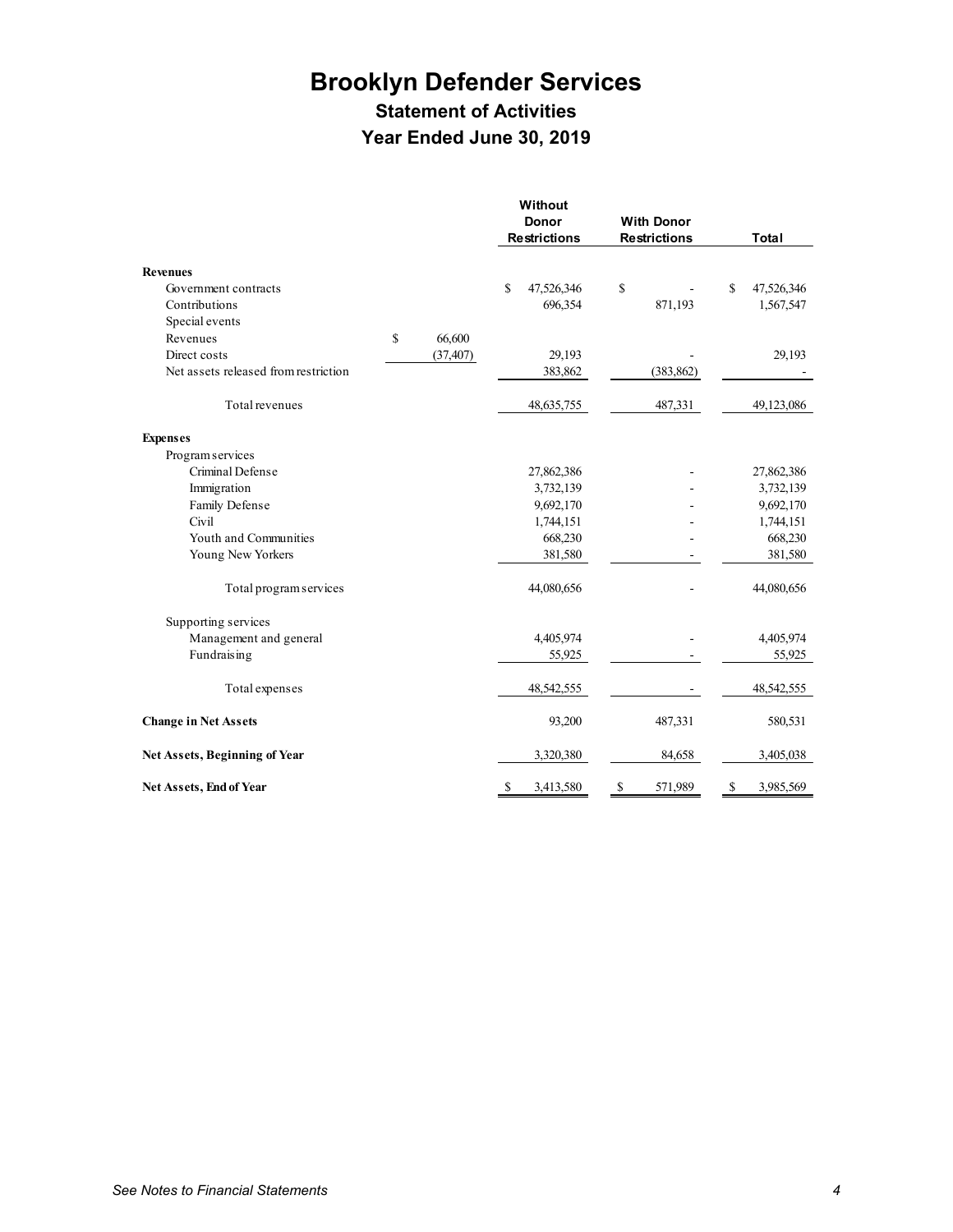# **Brooklyn Defender Services Brooklyn Defender Services** Statement of Functional Expenses **Statement of Functional Expenses**

Year Ended June 30, 2019 **Year Ended June 30, 2019**

|                                                                                                |                         |                      |                        | Program Services     |                          |                      |                         |                                                                      |             | Supporting Services                  |                                             |                                                                                                  |
|------------------------------------------------------------------------------------------------|-------------------------|----------------------|------------------------|----------------------|--------------------------|----------------------|-------------------------|----------------------------------------------------------------------|-------------|--------------------------------------|---------------------------------------------|--------------------------------------------------------------------------------------------------|
|                                                                                                | Criminal<br>Defense     | mmigration           | Defense<br>Family      | Civil                | Communities<br>Youth and | Young New<br>Yorkers | Total                   | Management<br>General<br>and                                         | Fundraising | Direct Costs<br>of Special<br>Events | Total                                       | Total                                                                                            |
| <b>Salaries and Related Expenses</b><br><b>Salaries</b><br>Payroll taxes and employee benefits | 17,206,449<br>5,952,008 | 2,136,973<br>739,216 | 5,863,648<br>2,028,339 | 1,120,599<br>387,634 | 444,067<br>153,610       | 168,309<br>58,221    | 26,940,045<br>9,319,028 | 2,046,114<br>707,786                                                 |             |                                      | 2,046,114<br>707,786                        | \$ 28,986,159<br>10,026,814                                                                      |
| Fotal salaries and related<br>expenses                                                         | 23,158,457              | 2,876,189            | 7,891,987              | 1,508,233            | 597,677                  | 226,530              | 36,259,073              | 2,753,900                                                            |             |                                      | 2,753,900                                   | 39,012,973                                                                                       |
| Other Costs<br>Professional fees                                                               | 404,163                 | 212,108              | 223,763                | 8,676                | 1,538                    | 87,534               | 937,782                 | 693,081                                                              | 51,000      |                                      | 744,081                                     | 1,681,863                                                                                        |
| Occupancy                                                                                      | 2,327,058               | 314,802              | 866,856                | 143,044              | 43,618                   | 25,750               | 3,721,128               | 277,724                                                              |             |                                      | 277,724                                     |                                                                                                  |
| Repairs and maintenance                                                                        | 595,126                 | 67,784               | 233,270                | 19,793               | 3,835                    |                      | 808'616                 |                                                                      |             |                                      | 103,480                                     |                                                                                                  |
| Office supplies                                                                                | 441,458                 | 55,902               | 154,475                | 18,304               | 6,406                    | 34,845               | 711,390                 | $\begin{array}{c} 103,480 \\ 93,145 \\ 34,757 \\ 18,316 \end{array}$ | 2,995       |                                      |                                             |                                                                                                  |
| Communication                                                                                  | 327,262                 | 44,484               | 123,240                | 20,329               | 6,145                    | 3,116                | 524,576                 |                                                                      |             |                                      |                                             |                                                                                                  |
| Insurance<br>Venues and entertamment                                                           | 96,428                  | 13,184               | 35,731                 | 170,071              | 966'I                    | 283                  | 153,693                 | l,                                                                   |             | 37,407                               | 8 3 3 3 3 4<br>3 4 5 5 5 5 7<br>3 5 7 5 5 7 | $\begin{array}{r} 3,998,852 \\ 8007,533 \\ 8007,533 \\ 172,009 \\ 172,407 \\ 37,407 \end{array}$ |
| Depreciation and amortization                                                                  | 121,153                 | 16,173               | 41,998                 | 7,558                | 2,896                    |                      | 189,778                 | 20,485                                                               | 242         |                                      |                                             | 210,505                                                                                          |
| Miscellaneous expense (including<br>\$23,801 of interest expense)                              | 391,281                 | 131,513              | 120,850                | 12,143               | 4,119                    | 3,522                | 663,428                 | 411,086                                                              | ,688        |                                      | 412,774                                     | ,076,202                                                                                         |
| Total other costs                                                                              | 4,703,929               | 855,950              | ,800,183               | 235,918              | 70,553                   | 155,050              | 7,821,583               | 1,652,074                                                            | 55,925      | 37,407                               | 1,745,406                                   | 9,566,989                                                                                        |
| <b>Total</b> expenses                                                                          | 27,862,386              | 3,732,139            | 9,692,170              | 1,744,151            | 668,230                  | 381,580              | 44,080,656              | 4,405,974                                                            | 55,925      | 37,407                               | 4,499,306                                   | 48,579,962                                                                                       |
| Less direct costs of special events                                                            |                         |                      |                        |                      |                          |                      |                         |                                                                      |             | (37,407)                             | (37,407)                                    | (37,407)                                                                                         |
| Total expenses reported by<br>of activities<br>function on the statement                       | 27,862,386              | 3,732,139            | 9,692,170              | 1,744,151            | 668,230                  | 381,580              | 44,080,656              | 4,405,974                                                            | 55,925      |                                      | \$4461,899                                  | \$48,542,555                                                                                     |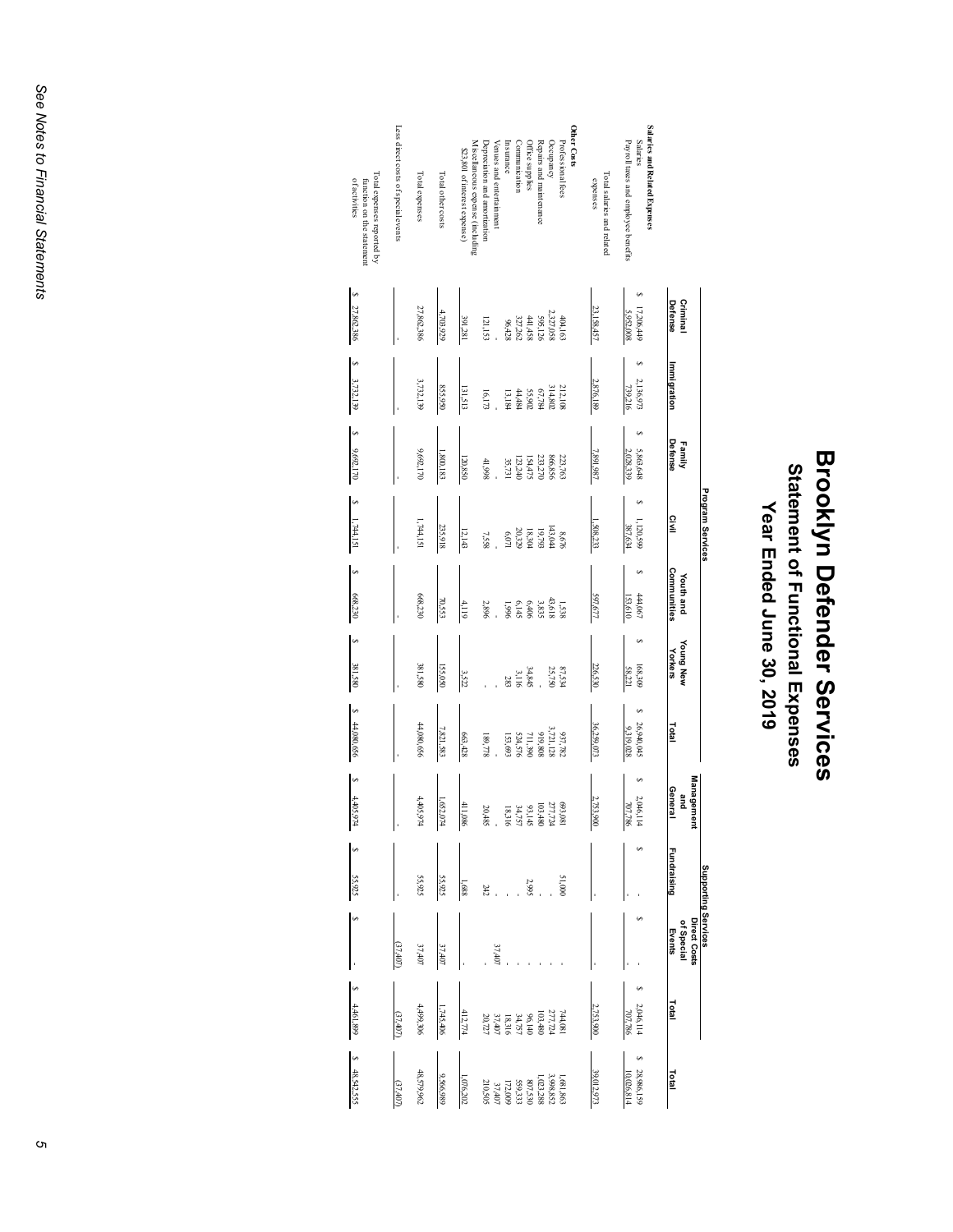## **Brooklyn Defender Services Statement of Cash Flows Year Ended June 30, 2019**

| <b>Operating Activities</b>                          |    |             |
|------------------------------------------------------|----|-------------|
| Change in net assets                                 | \$ | 580,531     |
| Items not requiring (providing) operating cash flows |    |             |
| Depreciation and amortization                        |    | 210,505     |
| Changes in                                           |    |             |
| Government contracts receivable                      |    | (4,339,261) |
| Prepaid expenses and security deposits               |    | (311,283)   |
| Accounts payable and accrued expenses                |    | 348,613     |
| Accrued vacations payable                            |    | 278,955     |
| Deferred revenue                                     |    | 415,889     |
| Deferred rent                                        |    | 594,467     |
| Net cash used in operating activities                |    | (2,221,584) |
| <b>Investing Activities</b>                          |    |             |
| Purchase of fixed assets                             |    | (216, 659)  |
| Net cash used in investing activities                |    | (216, 659)  |
| <b>Financing Activities</b>                          |    |             |
| Repayment of the line of credit                      |    | (4,500,000) |
| Drawdown on line of credit                           |    | 4,000,000   |
| Net cash used in financing activities                |    | (500,000)   |
| Net Change in Cash                                   |    | (2,938,243) |
| <b>Cash, Beginning of Year</b>                       |    | 3,609,514   |
| Cash, End of Year                                    | S  | 671,271     |
| <b>Supplemental Cash Flows Information</b>           |    |             |
| Cash paid for interest                               | \$ | 42.243      |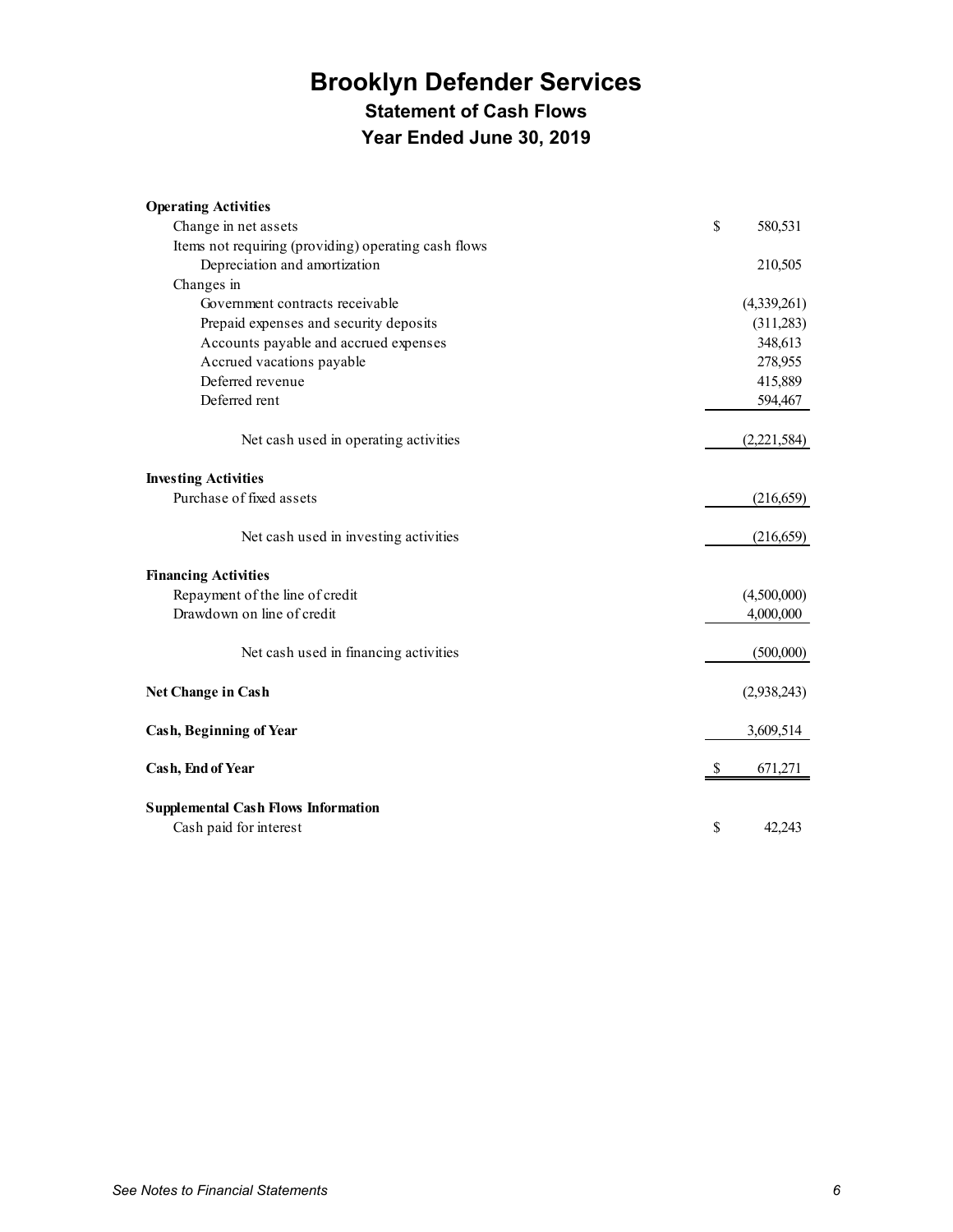#### **Note 1: Nature of Operations and Summary of Significant Accounting Policies**

#### *Nature of Operations*

Brooklyn Defender Services (the Organization) was incorporated on March 22, 1996 under the laws of the State of New York.

The Organization is a not-for-profit organization exempt from federal income tax under Section 501(c)(3) of the Internal Revenue Code and is a publicly supported organization as described in Section 509. The Organization commenced operations on June 1, 1996. The Organization provides legal services in criminal matters without cost to indigent people arrested in Brooklyn, NY. During the current year, the Organization represented approximately 29,000 clients. Its primary source of revenues is government contracts (city and state) for indigent defense.

#### *Use of Estimates*

The preparation of financial statements in conformity with accounting principles generally accepted in the United States of America requires management to make estimates and assumptions that affect the reported amounts of assets and liabilities and disclosure of contingent assets and liabilities at the date of the financial statements and the reported amounts of revenues and expenses during the reporting period. Actual results could differ from those estimates.

#### *Cash*

At June 30, 2019, the Organization's cash accounts exceeded federally insured limits by approximately \$970,000. Management believes that credit risk related to these accounts is minimal.

#### *Government Contract Revenue, Receivables and Advances*

Revenues from government contracts are recognized when reimbursable expenses are incurred or when performance goals are met under the terms of the contract. Contract revenues are subject to audit by the contracting agencies. No provision for any disallowances is reflected in the financial statements, since management does not anticipate any material adjustments. Revenue and receivables are recorded when earned. Advances are recorded for any deposits received but not earned.

#### *Allowance for Doubtful Accounts*

The Organization determines whether an allowance for uncollectibles should be provided for contracts receivable. Such estimates are based on management's assessment of the aged basis of its contracts, current economic conditions, subsequent receipts and historical information. Contracts receivable are written off against the allowance for doubtful accounts when all reasonable collection efforts have been exhausted. As of June 30, 2019, the Organization had no allowance for doubtful accounts.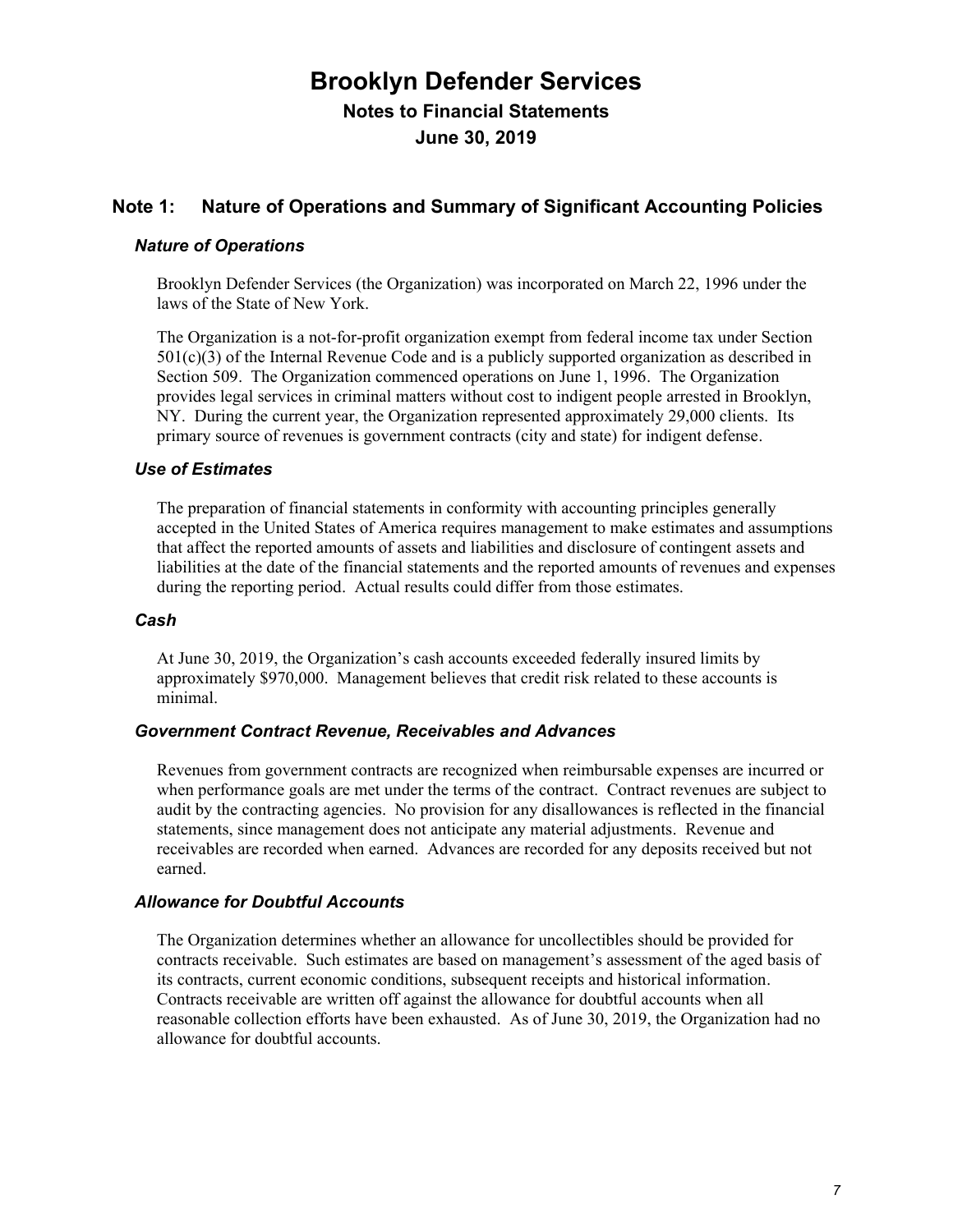#### *Property and Equipment*

Property and equipment acquisitions are stated at cost, less accumulated depreciation and amortization. Depreciation is charged to expense on the straight-line basis over the estimated useful life of each asset.

The estimated useful lives for each major depreciable classification of property and equipment are as follows:

| Furniture and equipment | $5-20$ years |
|-------------------------|--------------|
| Leasehold improvements  | 10 years     |

#### *Long-Lived Asset Impairment*

The Organization evaluates the recoverability of the carrying value of long-lived assets whenever events or circumstances indicate the carrying amount may not be recoverable. If a long-lived asset is tested for recoverability and the undiscounted estimated future cash flows expected to result from the use and eventual disposition of the asset is less than the carrying amount of the asset, the asset cost is adjusted to fair value and an impairment loss is recognized as the amount by which the carrying amount of a long-lived asset exceeds its fair value. No asset impairment was recognized during the year ended June 30, 2019.

#### *Deferred Rent/Rent Expense*

Rent is recognized on the straight-line basis over the term of the lease. Deferred rent is recognized for the difference between the rent expense and the cash paid by the Organization.

#### *Net Assets*

Net assets, revenues, gains and losses are classified based on the existence or absence of donor restrictions.

Net assets without donor restrictions are available for use in general operations and not subject to donor restrictions.

Net assets with donor restrictions are subject to donor imposed restrictions. Some donor imposed restrictions are temporary in nature, such as those that will be met by the passage of time or other events specified by the donor.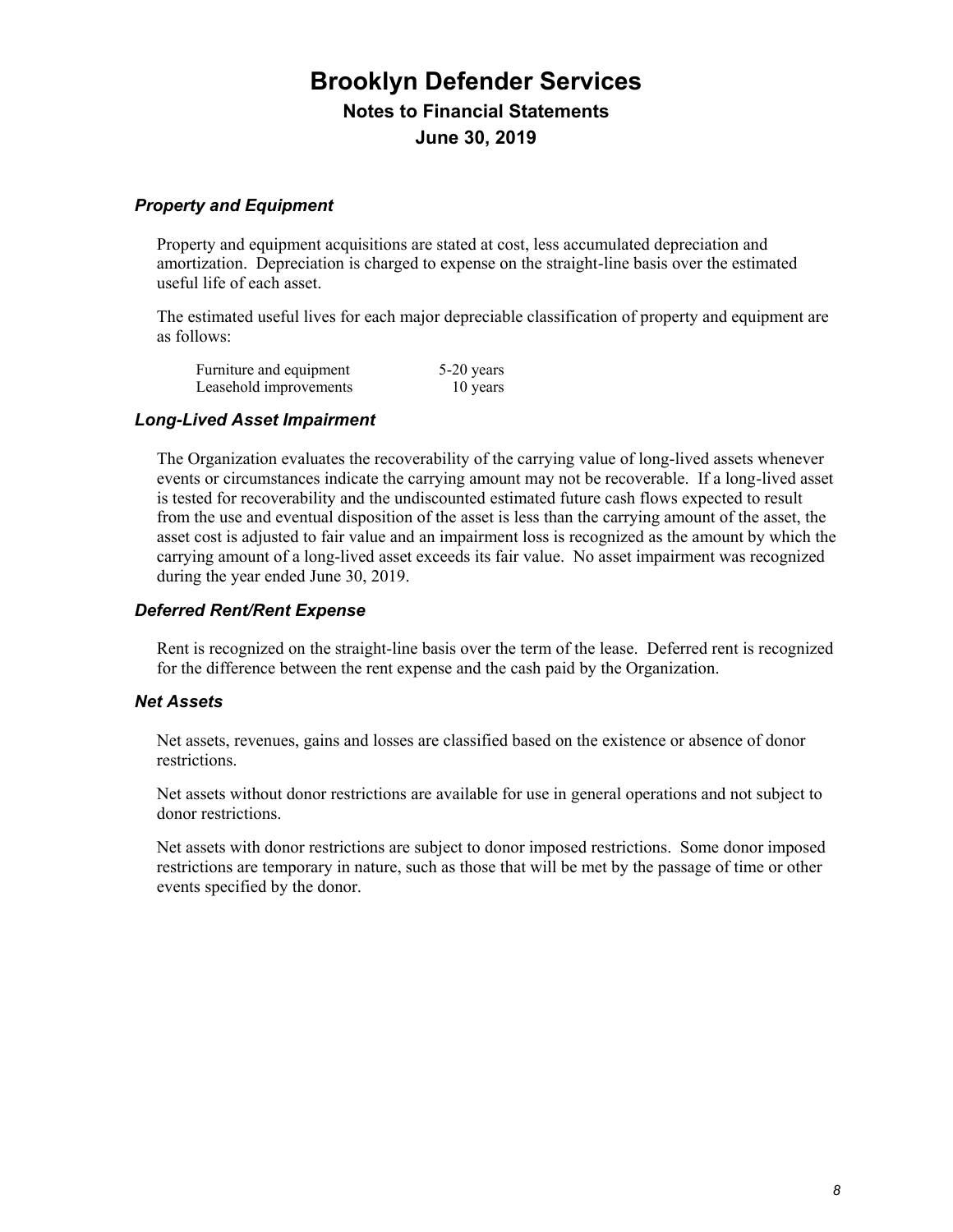#### *Contributions*

Contributions are provided to the Organization either with or without restrictions placed on the gift by the donor. Revenues and net assets are separately reported to reflect the nature of those gifts – with or without donor restrictions. The value recorded for each contribution is recognized as follows:

| <b>Nature of the Gift</b>                                                                                  | <b>Value Recognized</b>                                                                                                       |
|------------------------------------------------------------------------------------------------------------|-------------------------------------------------------------------------------------------------------------------------------|
| Conditional gifts, with or without restriction                                                             |                                                                                                                               |
| Gifts that depend on the Organization<br>overcoming a donor-imposed barrier to be<br>entitled to the funds | Not recognized until the gift becomes<br>unconditional, <i>i.e.</i> , the donor-imposed<br>barrier is met                     |
| Unconditional gifts, with or without restriction                                                           |                                                                                                                               |
| Received at date of $g$ ift – cash and other assets                                                        | Fair value                                                                                                                    |
| Received at date of gift – property, equipment<br>and long-lived assets                                    | Estimated fair value                                                                                                          |
| Expected to be collected within one year                                                                   | Net realizable value                                                                                                          |
| Collected in future years                                                                                  | Initially reported at fair value determined<br>using the discounted present value of<br>estimated future cash flows technique |

In addition to the amount initially recognized, revenue for unconditional gifts to be collected in future years is also recognized each year as the present-value discount is amortized using the levelyield method.

When a donor stipulated time restriction ends or purpose restriction is accomplished, net assets with donor restrictions are reclassified to net assets without donor restrictions and reported in the statements of activities as net assets released from restrictions. Absent explicit donor stipulations for the period of time that long-lived assets must be held, expirations of restrictions for gifts of land, buildings, equipment and other long-lived assets are reported when those assets are placed in service.

Gifts and investment income that are originally restricted by the donor and for which the restriction is met in the same time period are recorded as revenue with donor restrictions and then released from restriction.

Conditional contributions and investment income having donor stipulations which are satisfied in the period the gift is received and the investment income is earned are recorded as revenue with donor restrictions and then released from restriction.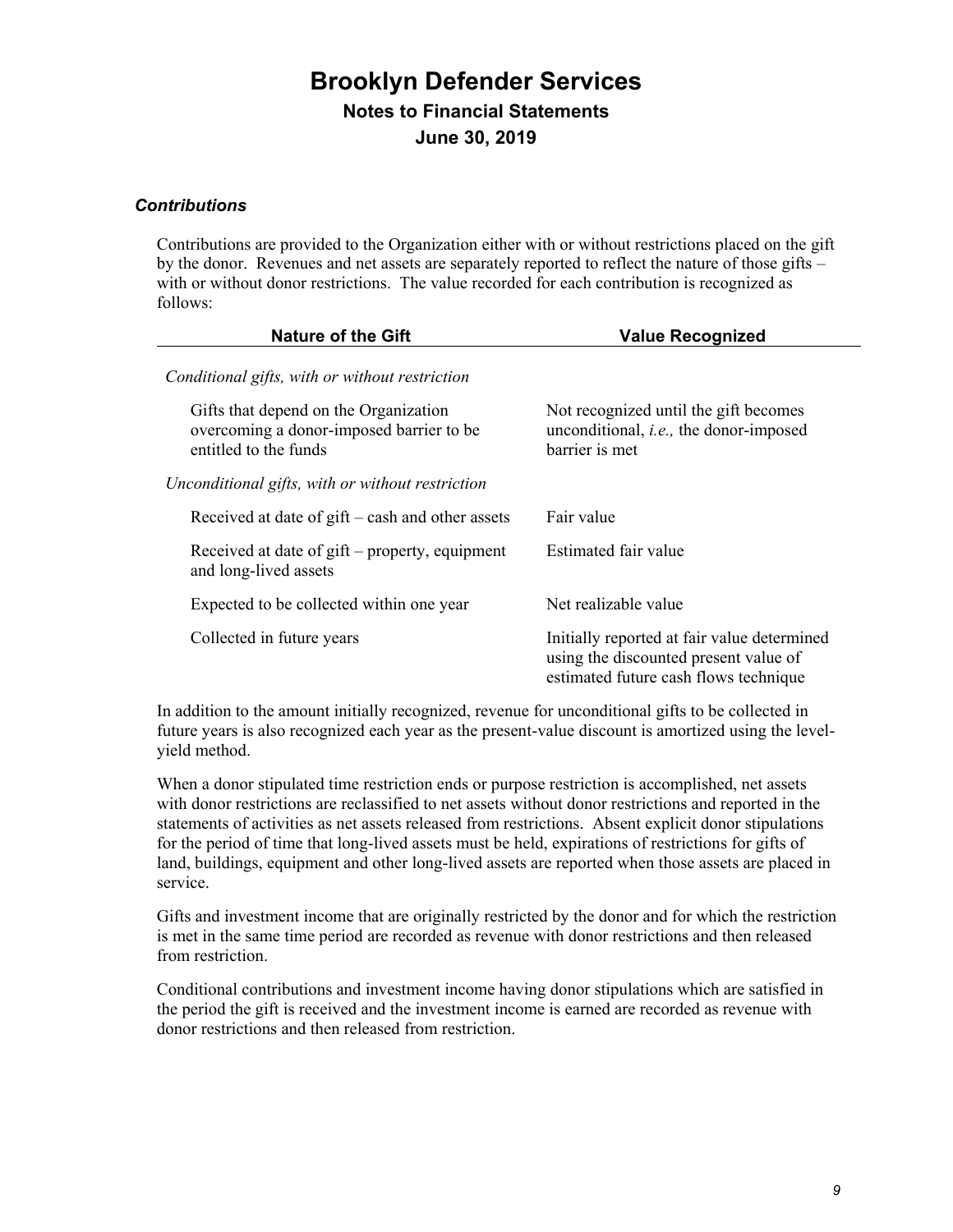#### *Functional Allocation of Expenses*

The costs of supporting the various programs and other activities have been summarized on a functional basis in the statement of activities. Certain costs have been allocated among the program, management and general and fundraising categories based on the direct charge method as well as other methods.

#### *Income Taxes*

The Organization is exempt from income taxes under Section 501 of the Internal Revenue Code and a similar provision of state law. However, the Organization is subject to federal income tax on any unrelated business taxable income.

The Organization files tax returns in the U.S. federal jurisdiction.

#### *Change in Accounting Principles*

#### **Presentation of Financial Statements of Not-for-Profit Entities**

On July 1, 2018, the Organization adopted Accounting Standards Update (ASU) 2016-14, *Not-for-Profit Entities* (Topic 958): *Presentation of Financial Statements of Not-for-Profit Entities*. A summary of the changes is as follows:

#### **Statement of Financial Position**

x The statement of financial position distinguishes between two new classes of net assets—those with donor-imposed restrictions and those without. This is a change from the previously required three classes of net assets—unrestricted, temporarily restricted and permanently restricted.

#### **Statement of Activities and Functional Expenses**

x Expenses are reported by both nature and function in one location.

#### **Notes to the Financial Statements**

Enhanced quantitative and qualitative disclosures provide additional information useful in assessing liquidity and cash flows available to meet operating expenses for one year from the date of the statement of financial position.

This change had no impact on previously reported total change in net assets.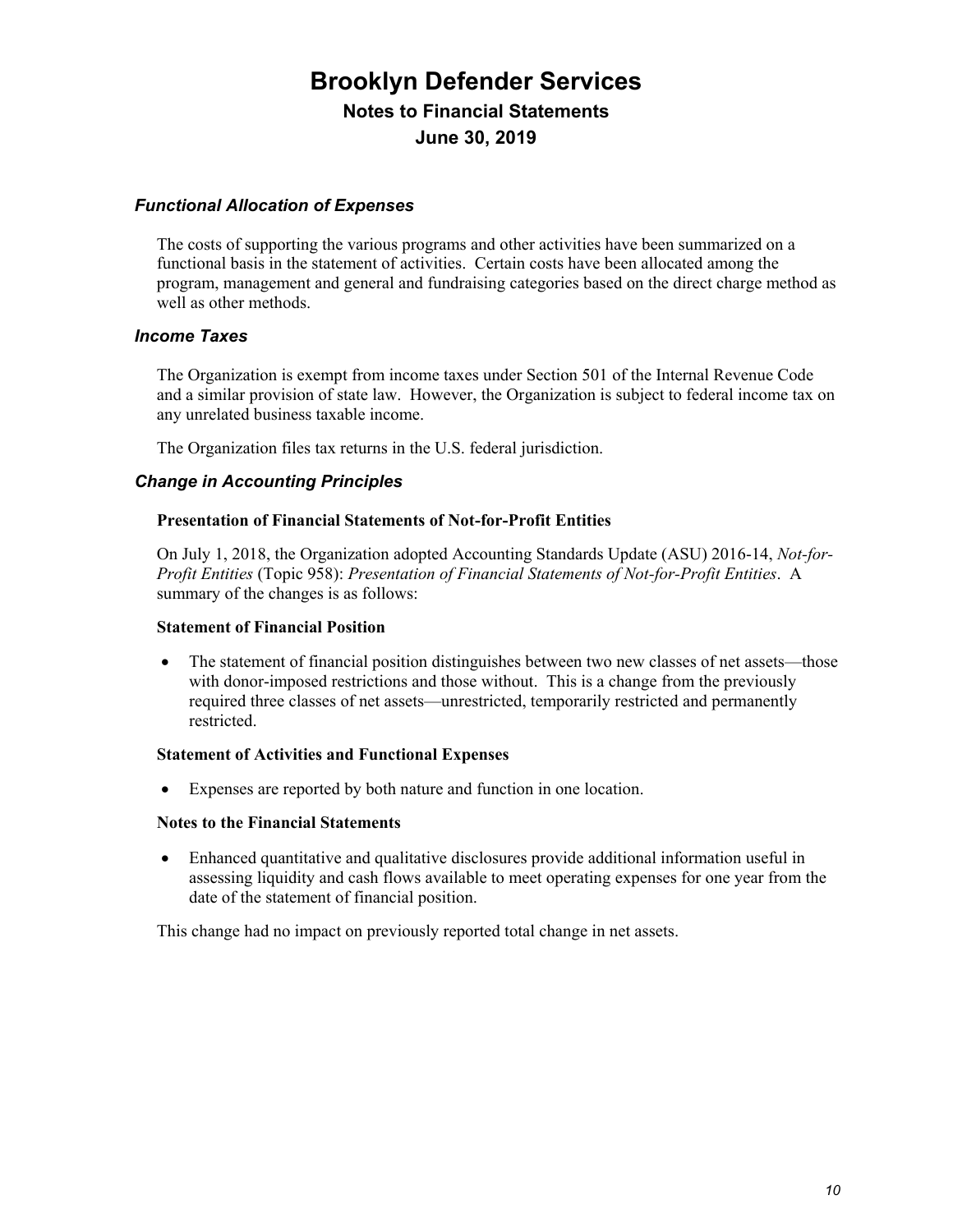**June 30, 2019**

#### **Note 2: Fixed Assets**

|                                                   |                            |   | <b>Accumulated</b><br><b>Depreciation</b><br>and |   |                      |
|---------------------------------------------------|----------------------------|---|--------------------------------------------------|---|----------------------|
|                                                   | Cost                       |   | Amortization                                     |   | <b>Net</b>           |
| Equipment and furniture<br>Leasehold improvements | \$<br>941,966<br>2,266,339 | S | 818,618<br>1,067,919                             | S | 123,348<br>1,198,420 |
|                                                   | \$<br>3,208,305            |   | 1,886,537                                        |   | 1,321,768            |

#### **Note 3: Leased Facilities**

The Organization leases space for its administrative office and program services at 177 Livingston Street, 180 Livingston Street, 195 Montague Street as well as 566 Livonia Street. Rent expense for the year ended June 30, 2019 was \$3,491,592. The leases expire at different periods through January 2030.

The minimum annual rental payments over the next five years and thereafter are as follows:

| 2019-2020                    | \$ | 4,030,128  |
|------------------------------|----|------------|
| 2020-2021                    |    | 4,136,966  |
| 2021-2022                    |    | 4,246,862  |
| 2022-2023                    |    | 4,359,907  |
| 2023-2024                    |    | 4,501,703  |
| Thereafter                   |    | 18,128,137 |
|                              |    |            |
| Total minimum lease payments | S  | 39,403,703 |

#### **Note 4: Line of Credit**

The Organization has a \$5,000,000 revolving line of credit expiring in March 2020. At June 30, 2019, there was \$2,500,000 borrowed against this line. The line is collateralized by substantially all of the Organization's assets. Interest varies with the bank's prime rate, which was 5.50 percent at June 30, 2019.

#### **Note 5: Pension**

The Organization has a profit-sharing pension plan which covers all full-time employees. Under the terms of the plan, participants are eligible for a lump-sum payment upon reaching age 65 with at least one year of service. Pension expense for 2019 was \$1,441,679.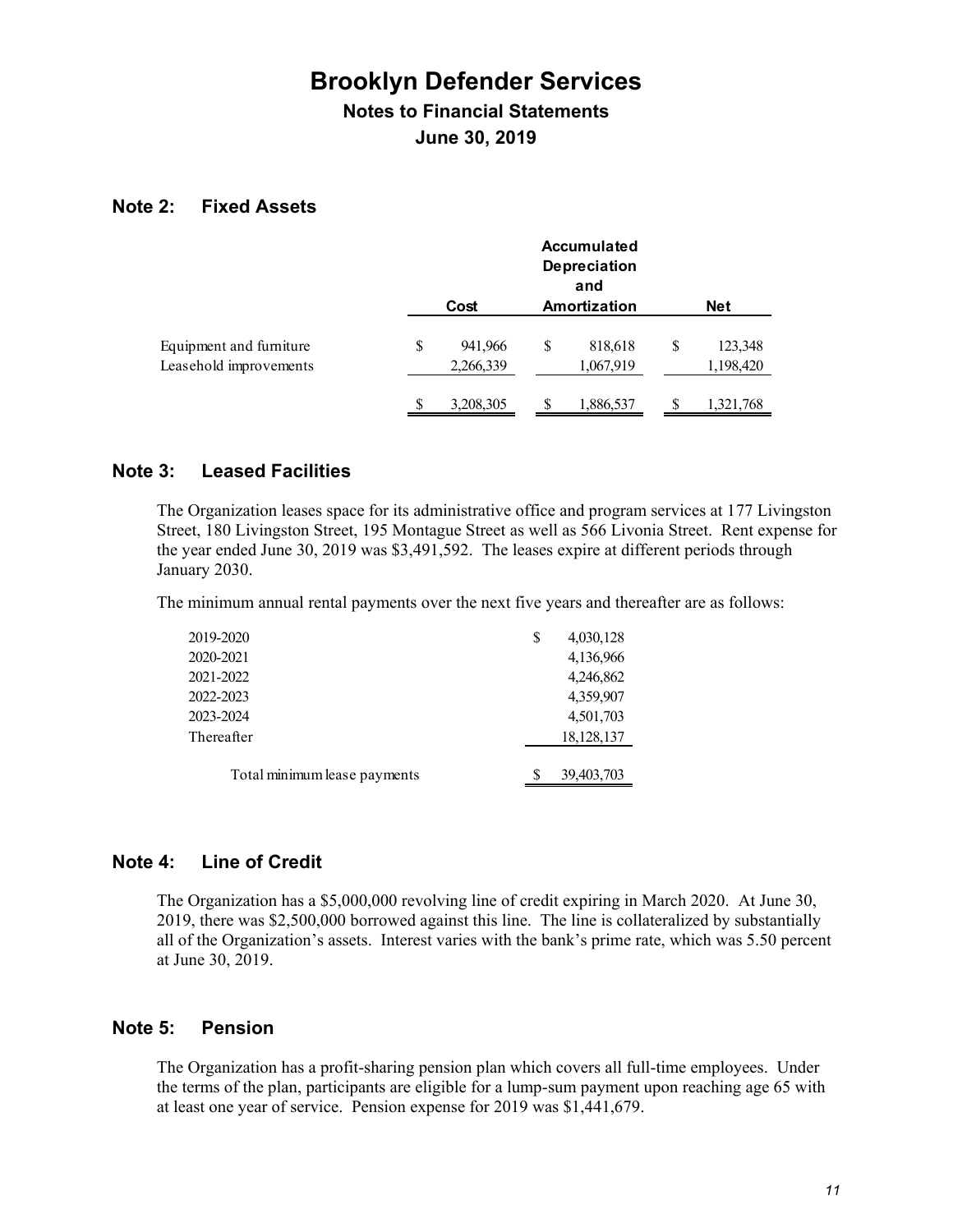#### **Note 6: Net Assets**

#### *Net Assets With Donor Restrictions*

Net assets with donor restrictions at June 30 are restricted for the following purposes:

| Subject to expenditure for specified purpose |   |         |
|----------------------------------------------|---|---------|
| Public Defender Training                     | S | 200,000 |
| Education                                    |   | 120,480 |
| Justice Catalyst Project                     |   | 60,000  |
| Immigrant Litigation                         |   | 37,500  |
| Veteran's Assistance                         |   | 30,000  |
| Immigration Advocacy                         |   | 25,000  |
| Immigrant - Fee Relief                       |   | 24,886  |
| <b>Family Support Initiative</b>             |   | 23,750  |
| Youth Advocacy                               |   | 20,833  |
| We Have Rights                               |   | 11,675  |
| Right to Counsel                             |   | 11,198  |
| Veterans Social Work                         |   | 6,667   |
|                                              |   |         |
|                                              |   | 571,989 |

#### *Net Assets Released from Restrictions*

Net assets were released from donor restrictions by incurring expenses satisfying the restricted purposes specified by donors:

| Satisfaction or purpose restrictions |              |
|--------------------------------------|--------------|
| Youth Advocacy                       | \$<br>50,000 |
| While They Wait                      | 44,793       |
| Education                            | 42,500       |
| Immigration                          | 41,503       |
| Immigrant Litigation                 | 37,500       |
| Family Support Initiative            | 26,750       |
| Trafficking                          | 25,000       |
| Housing Relocation                   | 25,000       |
| Veteran's Assistance                 | 22,500       |
| Immigrant - Fee Relief               | 21,150       |
| Fine & Fees Advocacy                 | 13,833       |
| Veterans Social Work                 | 13,333       |
| <b>Incarcerated Parents</b>          | 12,500       |
| Know Your Rights                     | 7,500        |
|                                      |              |
|                                      | 383,862      |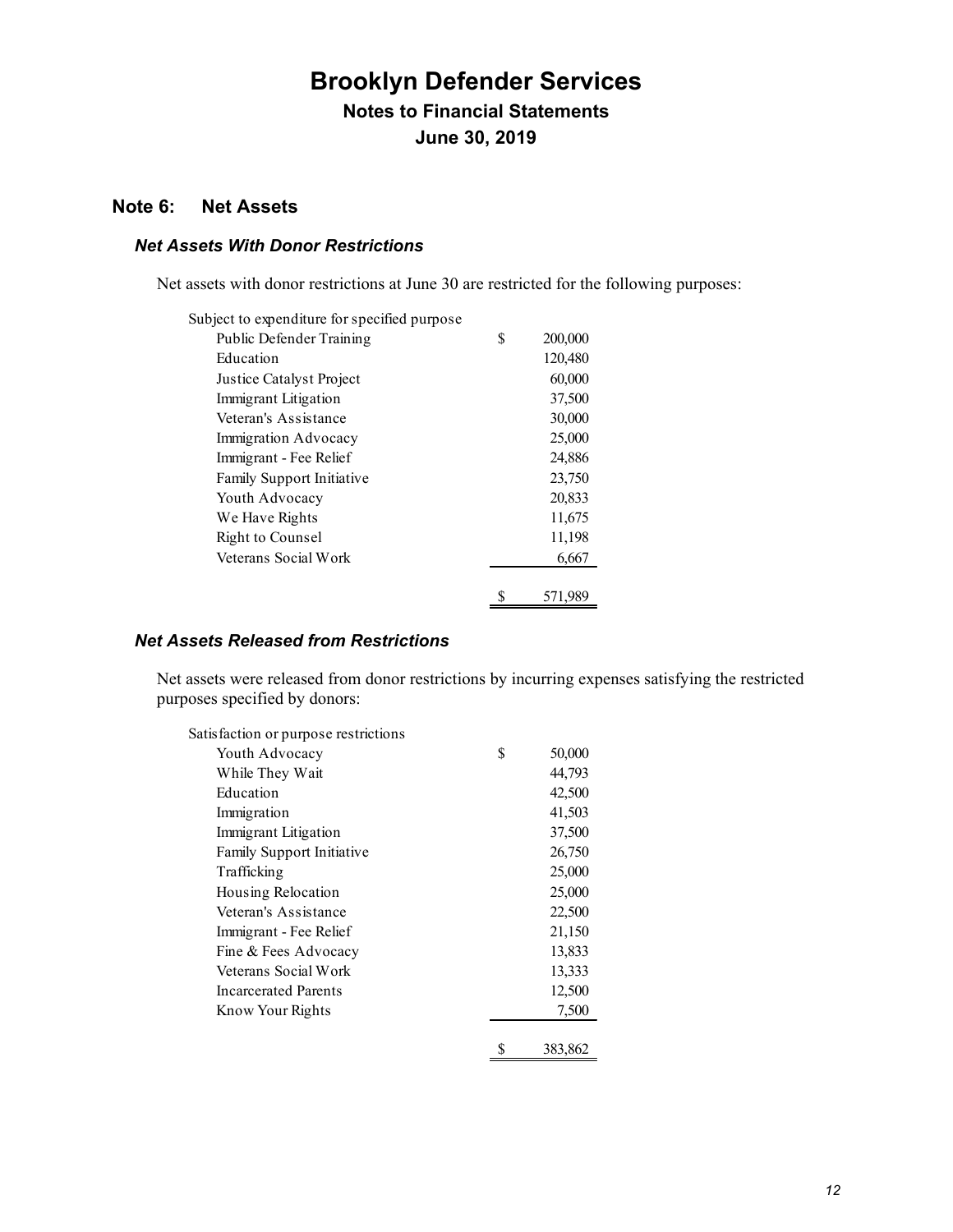#### **Note 7: Significant Estimates and Concentrations**

#### *Revenues*

The Organization is dependent primarily on the City and State of New York for revenues and receivables.

#### *Cash*

The Organization's cash balances exceeded federally insured limits by approximately \$970,000 at fiscal year-end.

#### **Note 8: Liquidity and Availability**

Financial assets available for general expenditure, that is, without donor or other restrictions limiting their use, within one year of June 30, 2019, comprise the following:

| Financial assets                                                                          |   |            |
|-------------------------------------------------------------------------------------------|---|------------|
| Cash                                                                                      | S | 671,271    |
| Accounts receivable                                                                       |   | 9,829,253  |
| Total financial assets                                                                    |   | 10,500,524 |
| Donor-imposed restrictions                                                                |   |            |
| Funds with donor restrictions                                                             |   | (571, 989) |
| Financial assets available to meet cash needs<br>for general expenditures within one year |   | 9,928,535  |

The Organization manages its liquidity and reserves the following three guiding principles: operating within a prudent range of financial soundness and stability, maintaining adequate liquid assets to fund near-term operating needs and maintaining sufficient reserves to provide reasonable assurance that long-term obligations will be discharged

#### **Note 9: Subsequent Events**

Subsequent events have been evaluated through March 10, 2020, which is the date the financial statements were available to be issued.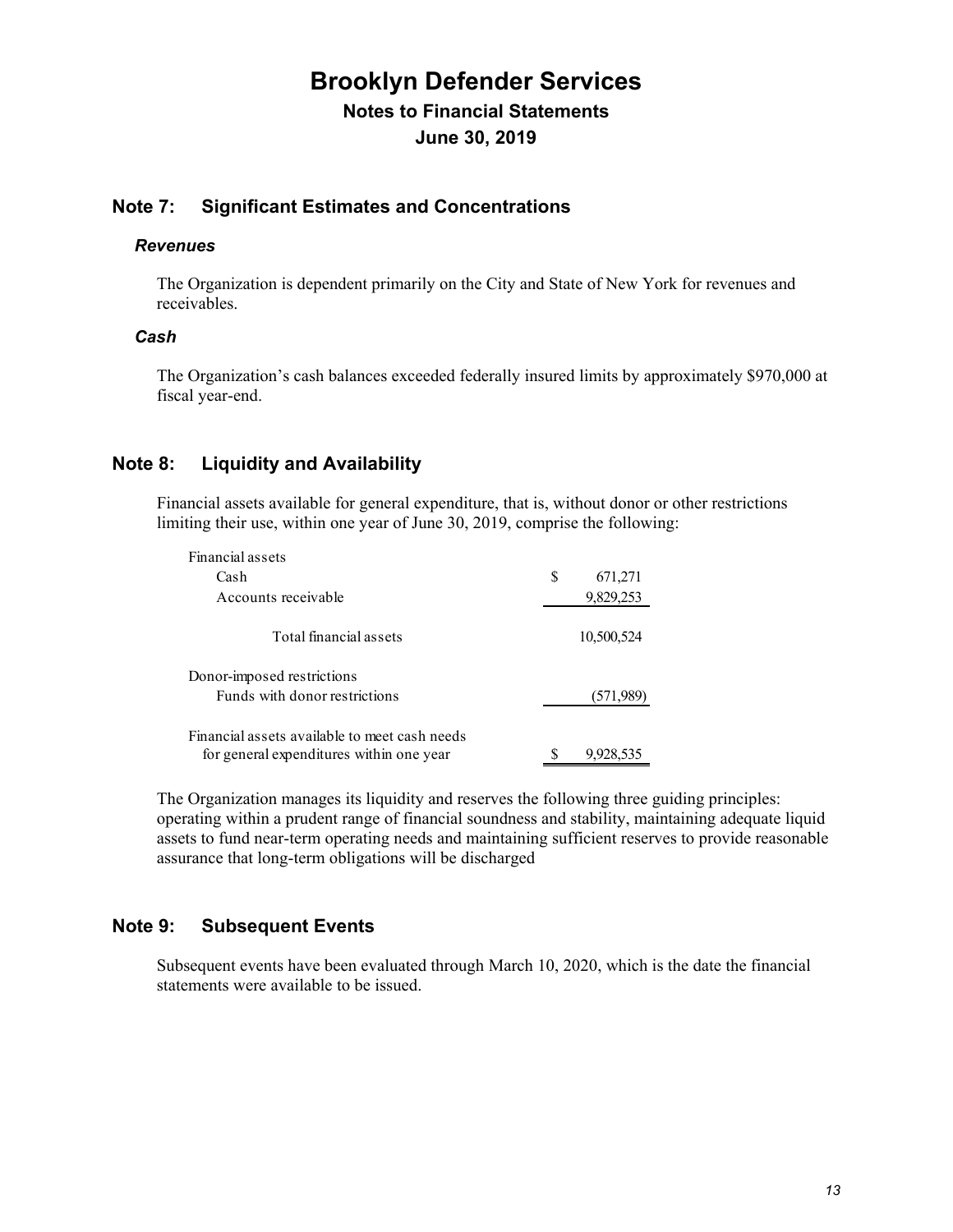#### **Note 10: Future Change in Accounting Principle**

#### *Revenue Recognition*

The Financial Accounting Standards Board (FASB) amended its standards related to revenue recognition. This amendment replaces all existing revenue recognition guidance and provides a single, comprehensive revenue recognition model for all contracts with customers. The guidance provides a five-step analysis of transactions to determine when and how revenue is recognized. Other major provisions include capitalization of certain contract costs, consideration of the time value of money in the transaction price and allowing estimates of variable consideration to be recognized before contingencies are resolved in certain circumstances. The amendment also requires additional disclosure about the nature, amount, timing and uncertainty of revenue and cash flows arising from customer contracts, including significant judgments and changes in those judgments and assets recognized from costs incurred to fulfill a contract. The standard allows either full or modified retrospective adoption effective for annual periods beginning after December 15, 2018 for nonpublic entities and any interim periods within annual reporting periods that begin after December 15, 2019 for nonpublic entities. The Organization is in the process of evaluating the impact the amendment will have on the financial statements.

#### *Accounting for Grants and Contributions*

FASB amended its standards related to contributions received and contributions made. The amendment clarifies existing guidance on determining whether a transaction with a resource provider, *e.g.*, the receipt of funds under a government grant or contract, is a contribution or an exchange transaction. The guidance requires all organizations to evaluate whether the resource provider is receiving commensurate value in a transfer of assets transaction, and whether contributions are conditional or unconditional. If commensurate value is received by the resource provider, the transaction would be accounted for as an exchange transaction by applying Topic 606, *Revenue from Contracts with Customers*, or other topics. The standard clarifies that a resource provider is not synonymous with the general public. Indirect benefit received by the public as a result of the assets transferred is not equivalent to commensurate value received by the resource provider. If commensurate value is not received by the resource provider, *i.e.*, the transaction is non exchange, the recipient organization would record the transaction as a contribution under Topic 958 and determine whether the contribution is conditional or unconditional.